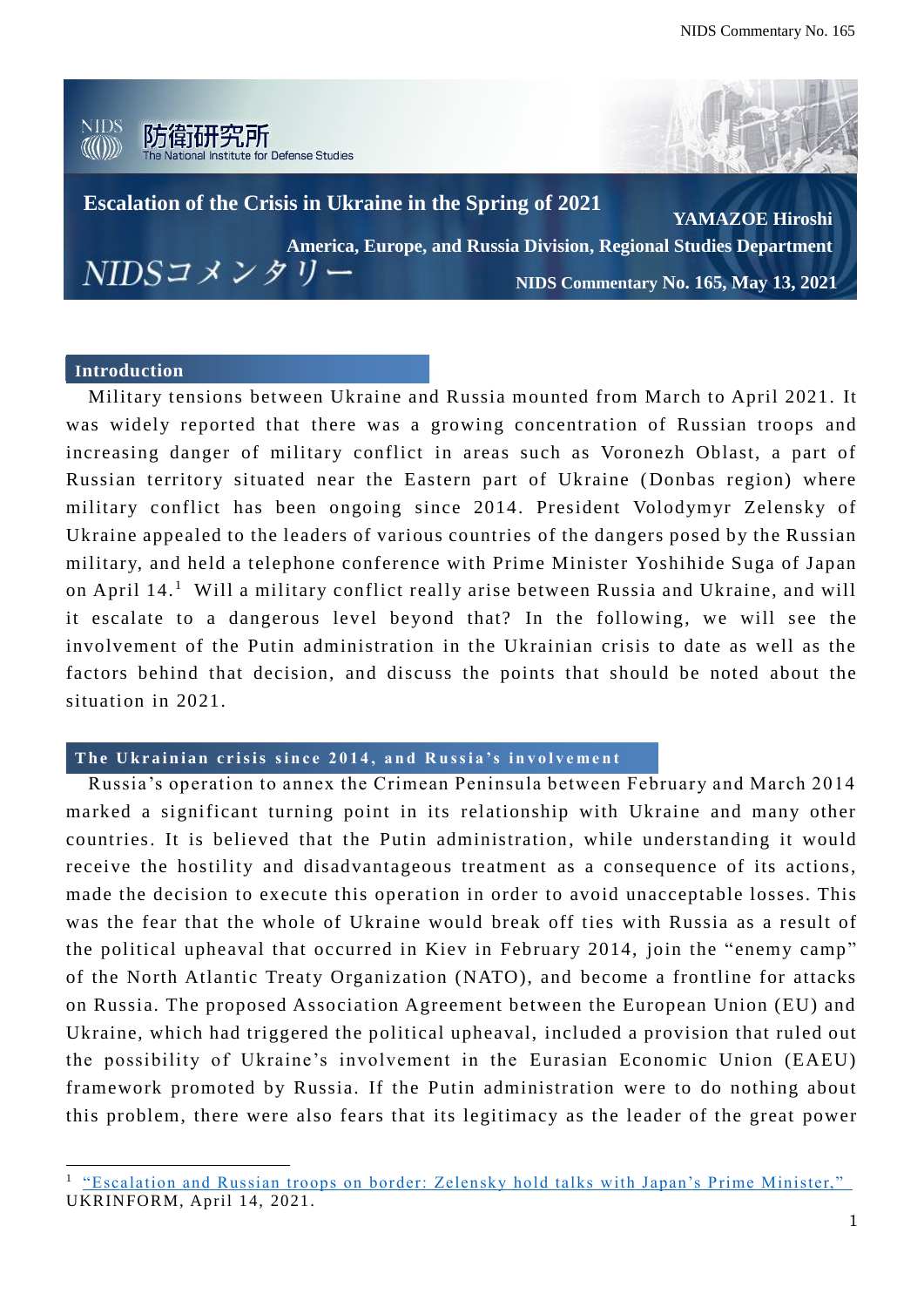Russia would be questioned. Based on the results of psychological research, it has also been pointed out that avoiding loss, rather than gaining profit, provides greater incentive for people to take actions that are accompanied by high risks.<sup>2</sup>

In February 2014, the Russian military announced that the start of a snap inspection near the Ukrainian border.<sup>3</sup> This is a form of military exercise that verifies that troops have acted swiftly in response to a mobilization order that is issued suddenly without prior warning. Attention was given to large -scale movements by the Russian military, which was capable of undertaking military operations. Depending on how the situation in Ukraine develops, in the event that the Ukrainian military launches an operation that causes damage to the troops of the Russian Black Sea Fleet, for example, the scenario of an invasion by the Russian military was also highly probable (Russia demonstrated this against Georgia in August 2008). In reality, unofficial special troops had supported a regime change by the pro -Russian politicians on the Crimean Peninsula, and the new local government held a "referendum" on the Crimean Peninsula on March 16. As a result of this "referendum," the Crimean Peninsula became a member of the Russian Federation. 4

In April 2014, anti-Kiev forces launched an armed battle in Donetsk Oblast and Luhansk Oblast (Donbas region) in the eastern part of Ukraine. Russia is believed to have sent direct military support from July to August, when the Ukrainian military gradually suppressed the conflict. The armed forces regained stable power, and President Putin proposed a peace deal in September. A similar pattern occurred between January and February 2015; this time, the leaders of Russia, Germany, and France took the lead in drawing up the "Minsk II" agreement, which remain as the conditions for the realization of peace even today.

Russia has already suffered losses such as economic sanctions. If it were to inject military power, in addition to the deterioration of the international environment, it also has to be prepared to incur great losses in the regular Russian army on an extremely dangerous battlefield. However, if the Ukrainian military succeeded in suppressing the armed forces in the Donbas region, Russia would lose its foothold to intervene by force in Ukrainian territory. Hence, it is likely that Russia had sent the minimum level of military support needed to prevent such losses as it sought to signal that it would

 $\overline{a}$ 

<sup>2</sup> Jitsuo Tsuchiyama, *Anzen Hosho no Kokusai Seijigaku: Aseri to Ogori (International Politics of Security: Impatience and Pride)*, second edition, Yuhikaku Publishing, 2014, pp. 139-166.

<sup>3</sup> Michael Kofman, Katya Migacheva, Brian Nichiporuk, Andrew Radin, Olesya Tkacheva, Jenny Oberholtzer, *[Lessons from Russia's Operations in Crimea and Eastern Ukraine](https://www.rand.org/pubs/research_reports/RR1498.html)* , RAND Corporation, 2017.

<sup>&</sup>lt;sup>4</sup> Refer to the author's papers and their respective citations for details on the use of diverse methods by Russia and the ideas behind that. Hiroshi Yamazoe, "Russia's Multi-layered Means [of Conflict"](http://www.nids.mod.go.jp/english/publication/briefing/pdf/2020/briefing_e202010.pdf) (Briefing Memo), National Institute for Defense Studies, October 2020. Hiroshi Yamazoe, "Nuclear Weapons for Russia's International Struggle: Ultimate Means, Conflict Localization Means, and Narrative Offensive Means in the 'Strategic Deterrence' Concept ," *Kokusai Seiji*, No. 203, March 2021.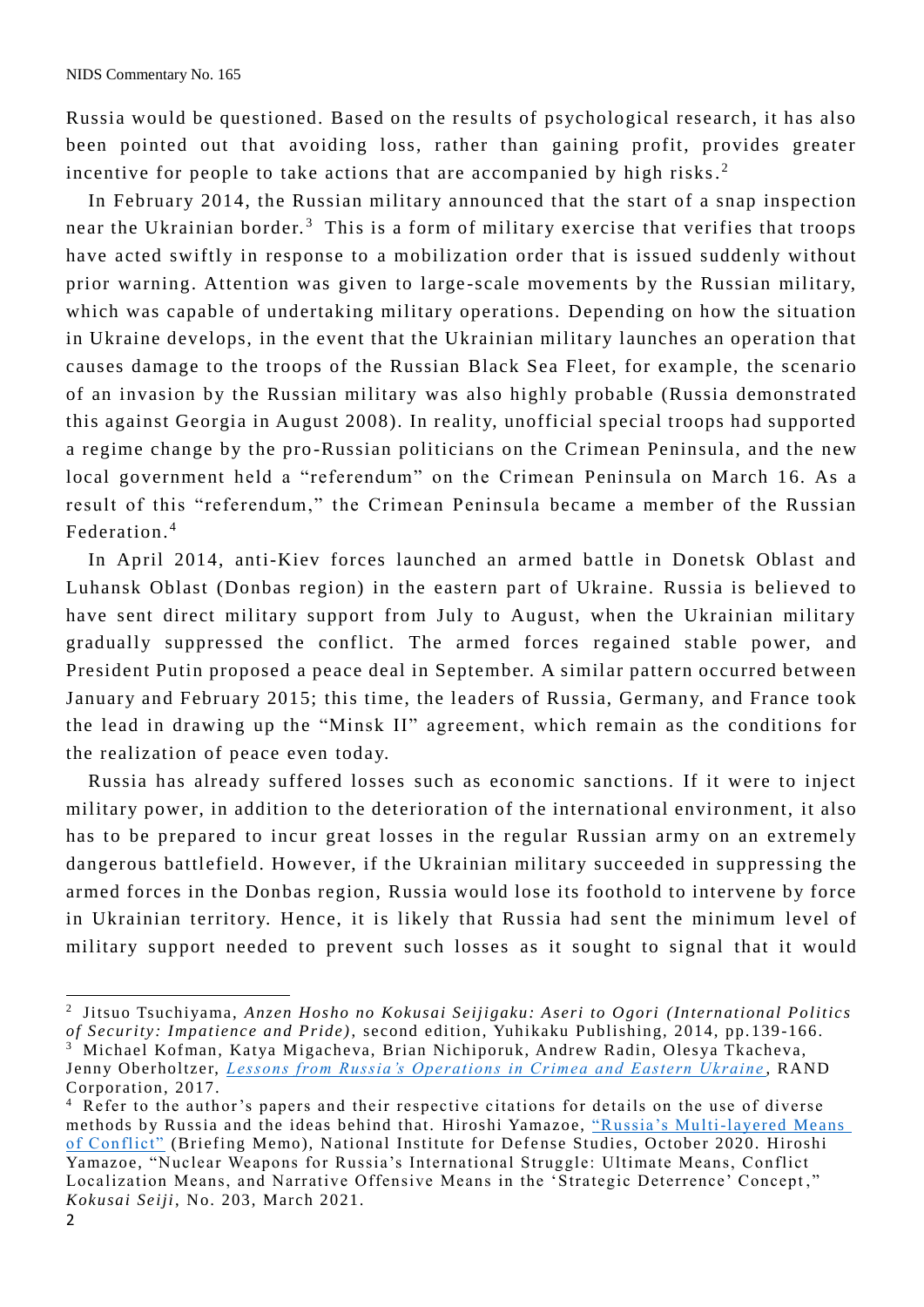prevent any number of attempts by the Ukrainian military to change the status quo.

In 2015, the Assad regime had been driven into a corner by rebel forces in the Syrian civil war, and faced a dangerous situation. Partly motivated by its refusal to allow a civic movement to gain momentum and overthrow the government, the Putin administration attempted to prevent the collapse of the Assad regime by responding to its request, launching air operations from September to ensure the continued survival of the regime. This can also be described as an other example of the decision to exercise military force in order to prevent heavy losses.

On the other hand, tensions between Ukraine and Russia mounted after Ukrainian naval vessels were captured by Russia in November 2018. However, this incident did not escalate to the level of a military conflict. Furthermore, military conflicts have not spread beyond the Donbas region to other regions such as Odesa and Kiev, and to date, there have been no incidents in Kiev where the people were incited to overthrow the government.

Based on the above, the Putin administration's decision to undertake a military operation is likely to be triggered mainly by the perception of an imminent crisis of significant loss of its interests or profits. At the same time, it also has the intention of limiting the scope of operation so as to prevent unnecessary escalation to a serious military conflict. Moreover, the preparation of military forces that are not used in reality also sends out the signal that there could be a scenario of even more dangerous military conflicts, and is used to limit the scope for the exercising of force.

#### From political tensions to military tensions in 2021

 $\overline{a}$ 

Are there any reasons for the Putin administration in 2021 to shift to the implementation of hardline measures, driven by a fear of suffering heavy losses? While it seems unlikely that Russia will be exposed to military threat, March 2021 saw an increase in the political confrontations that Russia would consider to be problematic.

President Zelensky of Ukraine defeated the incumbent President, Petro Poroshenko, in the April 2019 presidential elections by committing to resolve the Donbas problem, including engaging in dialogue with Russia. In reality, however, little progress was made in his attempts to resolve the issue with Russia. Recently, he has begun to demonstrate a marked hardline stance, and has announced that he will recapture the Donbas region and Crimean Peninsula .

In a significant move taken from last year to this year, President Zelensky has created an international cooperative framework called the "Crimea Platform," with the aim of putting international pressure on Russia . <sup>5</sup> On March 16, 2021, which marks seven years since the implementation of the "referendum" on the Crimean Peninsula, President

<sup>5</sup> ["Crimea Platform: Ukraine's Initiative to Raise the Costs of Russia's Occupation,"](https://jamestown.org/program/crimea-platform-ukraines-initiative-to-raise-the-costs-of-russias-occupation/) *Eurasia Daily Monitor*, February 15, 2021.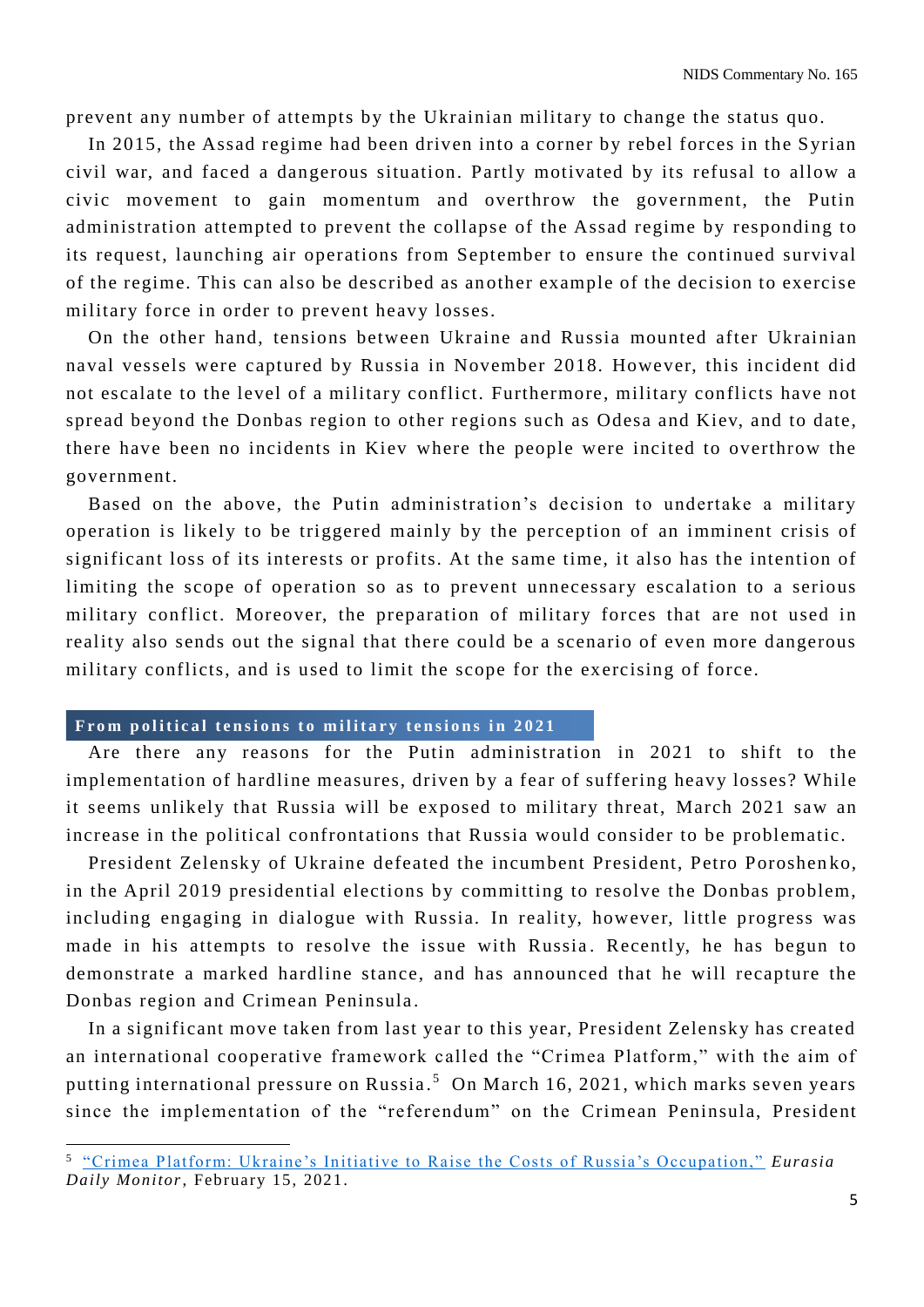Zelensky called for international cooperation on the Crimea Platform. In response, the G7 Foreign Ministers' Statement stated support for the territorial integrity of Ukraine and gave positive affirmation to this Platform, <sup>6</sup> while a number of countries including Turkey and Lithuania conveyed their support for the Platform.<sup>7</sup> With plans to convene a summit for the official launch of the Crimea Platform on August 23, Ukraine's Independence Day, President Zelensky has been calling on President Biden of the United States and Prime Minister Suga of Japan, among other leaders, to join the Platform. If his efforts gain momentum and become a powerful force in reality, it is likely to threaten Russia's current position and motivate Russia to take action to limit the extent of unfavorable developments.

In a new move, the Ukrainian authorities also imposed sanctions on February 20, which included freezing the financial activities of Viktor Medvedchuk, a member of the Ukrainian parliament. Medvedchuk is the leader of the "Opposition Platform – For Life," a political party that advocates peace . He is also a personal friend of President Putin, and has been perceived in the Ukrainian political circles to be working for Russia's interests. The clamping down on Medvedchuk can be seen as a new and serious threat to Russia's assets for political work in Ukraine.

According to Dr. Dumitru Minzarari from the German Institute for International and Security Affairs (SWP), Russia perceives such moves by Ukraine as political aggression or attempts to change the status quo, and may initiate military measures. He also states that we should not assume that Russia could not possibly exercise military force, and asserts that the military conflict could develop in the same way as the escalation of the Donbas conflict, even if it did not take the form of an open military invasion.<sup>8</sup>

Thereafter, from the end of March, reports on the movements of the Russian Army began to emerge. On March 30, General Ruslan Khomchak, chief of staff of the Ukraine Armed Forces, announced that 28 Battalion Tactical Groups (BTG) of the Russian military had gathered near the Ukrainian border and in the occupied areas. The American newspaper, the *New York Times*, also reported that the number of soldiers was estimated to be about 4,000 , and that the United States European Command had raised its alert level.<sup>9</sup> Movements by Russian troops were witnessed thereafter, and it was described as the largest scale of troop mobilization since 2014. German Chancellor Angela Merkel held a telephone conversation with President Putin on April 8, followed

 $\overline{a}$ 

<sup>&</sup>lt;sup>6</sup> ["Ukraine: G7 foreign ministers' statement, 18 March 2021](https://www.gov.uk/government/news/g7-foreign-ministers-statement-on-ukraine)," United Kingdom Government, March 18, 2021.

<sup>7</sup> ["Over 10 countries already back Crimean Platform –](https://www.unian.info/politics/crimean-platform-over-10-countries-already-back-initiative-zelensky-s-spokeswoman-11376982.html) Zelensky's spokeswoman," UNIAN, April 5, 2021.

<sup>8</sup> Dumitru Minzarari, "The Russian Military Escalation around Ukraine's Donbas: Risks and [Scenarios for a Revised EU Policy,"](https://www.swp-berlin.org/en/publication/the-russian-military-escalation-around-ukraines-donbas/) German Institute for International and Security Affairs (SWP), April 2021.

<sup>&</sup>lt;sup>9</sup> Mason Clark, ["Russia In Review: Russian Deployments Near Ukraine L](http://www.understandingwar.org/backgrounder/russia-review-russian-deployments-near-ukraine-likely-intended-pressure-zelensky-not)ikely Intended To [Pressure Zelensky, Not Biden,"](http://www.understandingwar.org/backgrounder/russia-review-russian-deployments-near-ukraine-likely-intended-pressure-zelensky-not) Institute for the Study of War (ISW), April 1, 2021; "Zelensky: [Military threat on Ukraine's borders persistent,"](https://www.unian.info/politics/zelensky-military-threat-on-ukraine-s-borders-persistent-11401366.html) UNIAN, April 26, 2021.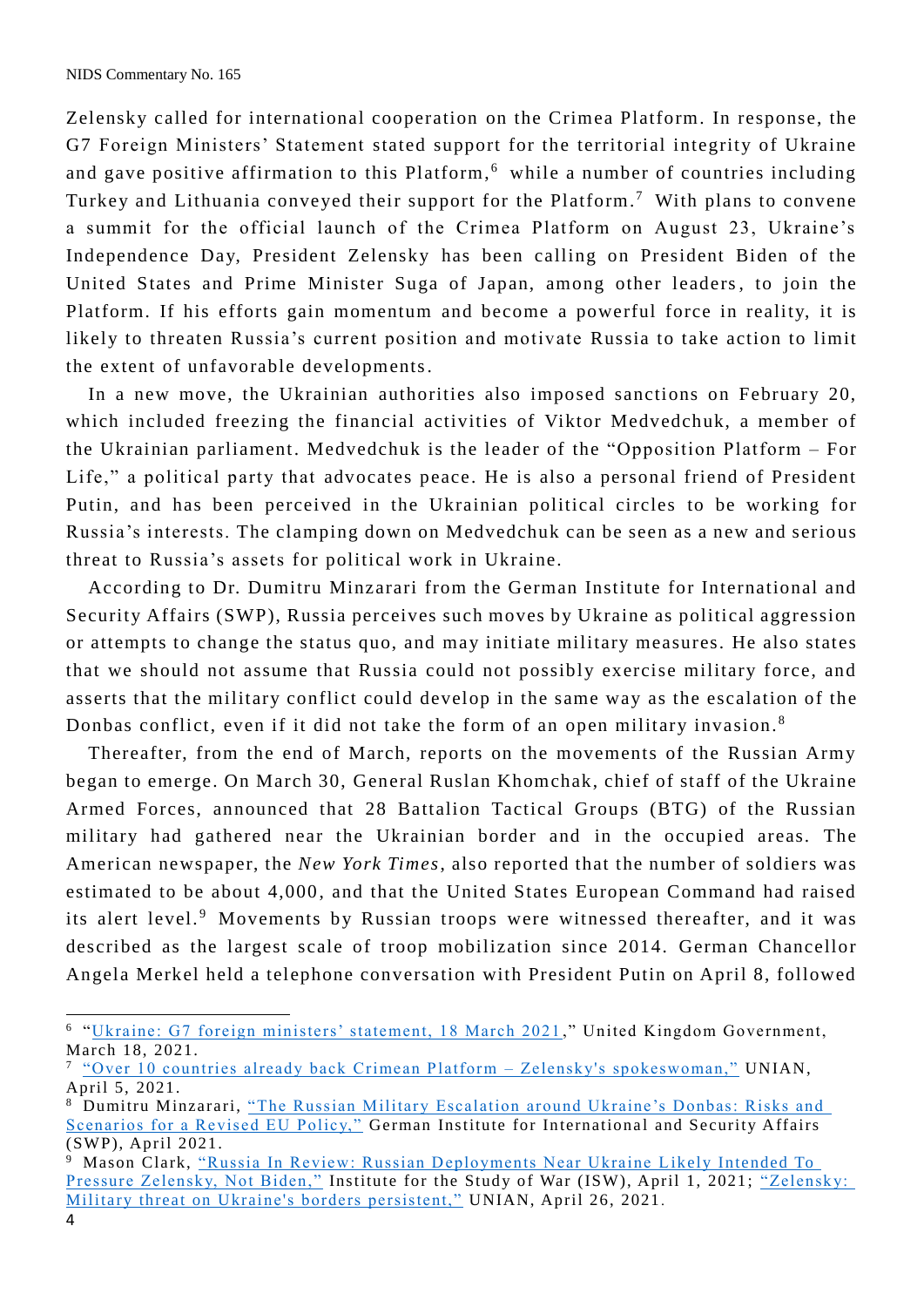by one between President Joseph Biden of the United States and President Putin on April 13, in which both leaders called for President Putin to withdraw the troops. Josep Borrell, High Representative of the European Union for Foreign Affairs and Security Policy, pointed out that more than 100,000 Russian troops had gathered, and called on Russia to ease tensions. $10$ 

Michael Kofman, Senior Research Scientist with CNA, an American thinktank on naval issues, pointed out that the moves by the Russian military are different from usual military exercises, and signal its preparations for military actions in reality. He also explained that the purpose of these actions is to forcibly restrict Ukraine's political actions, rather than to conduct an invasive operation.<sup>11</sup> Dmitri Trenin, Director of the Carnegie Moscow Center, speculates that the Kremlin had established credibility for the possible occurrence of war in order to avoid the possibility of a war occurring in reality.<sup>12</sup> Speaking to the Congress on April 15, Tod Wolters, Commander of the United States European Command, stated that there was "low to medium risk" of Russia invading Ukraine over the next few weeks, and that the likelihood of such an invasion would wane based on current trends.<sup>13</sup>

#### **C o n c l u s i o n**

In the course of the preparations for this paper, an important trend of the cooling-off of the situation was observed. In his annual address to the Federal Assembly on April 21, President Putin adopted a style of emphasizing domestic affairs such as the countermeasures against the spread of the COVID-19 disease. Apart from a warning to Western countries not to cross the line, he did not deliver any messages that could heighten military tensions. On April 22, Defense Minister Sergey Shoygu announced that snap inspections would be ended and troops would be withdrawn from the Crimean Peninsula by May  $1<sup>14</sup>$  These troops include the 58th Army of the Southern Military District, 41st Army of the Central Military District, and the 7th, 76th, and 98th Airborne Troops. As this was the first official announcement on some of the troops deployed by Russia, there is a need to pay close attention to future moves.<sup>15</sup>

<sup>&</sup>lt;sup>10</sup> "Russian Military Build[-Up Near Ukraine Numbers More Than 100,000 Troops, EU Says,"](https://www.usnews.com/news/world/articles/2021-04-19/russian-military-build-up-near-ukraine-numbers-more-than-150-000-troops-eus-borrell-says) Reuters, April 19, 2021.

<sup>&</sup>lt;sup>11</sup> Michael Kofman, "Russia's Military Buildup Near Ukraine Is an Intimidation Tactic," *Moscow Times*, April 3, 2021.

<sup>&</sup>lt;sup>12</sup> Dmitri Trenin, "Russia[-Ukraine War Alert: What's Behind It and What Lies Ahead?"](https://carnegie.ru/commentary/84308) Carnegie Moscow Center, April 13, 2021.

<sup>&</sup>lt;sup>13</sup> ["Top general: 'Low to medium risk' of Russia invading Ukraine in next few weeks,"](https://thehill.com/policy/defense/548498-top-general-low-to-medium-risk-of-russia-invading-ukraine-in-next-few-weeks) The *Hill*, April 15, 2021.

<sup>&</sup>lt;sup>14</sup> [«Министр обороны РФ принял решение завершить внезапную проверку боеготовно](https://function.mil.ru/news_page/country/more.htm?id=12357389@egNews) сти [войск Южного, Западного военных округов и ВДВ»](https://function.mil.ru/news_page/country/more.htm?id=12357389@egNews) Ministry of Defense of Russian Federation, April 22, 2021.

<sup>&</sup>lt;sup>15</sup> Senior Research Scientist Michael Kofman pointed to the possibility that troops could still be in a state of mobilization, and that it should not concluded that the Russian troops had been withdrawn as a consequence of the deterrence effect by Western coun tries. Michael Kofman,